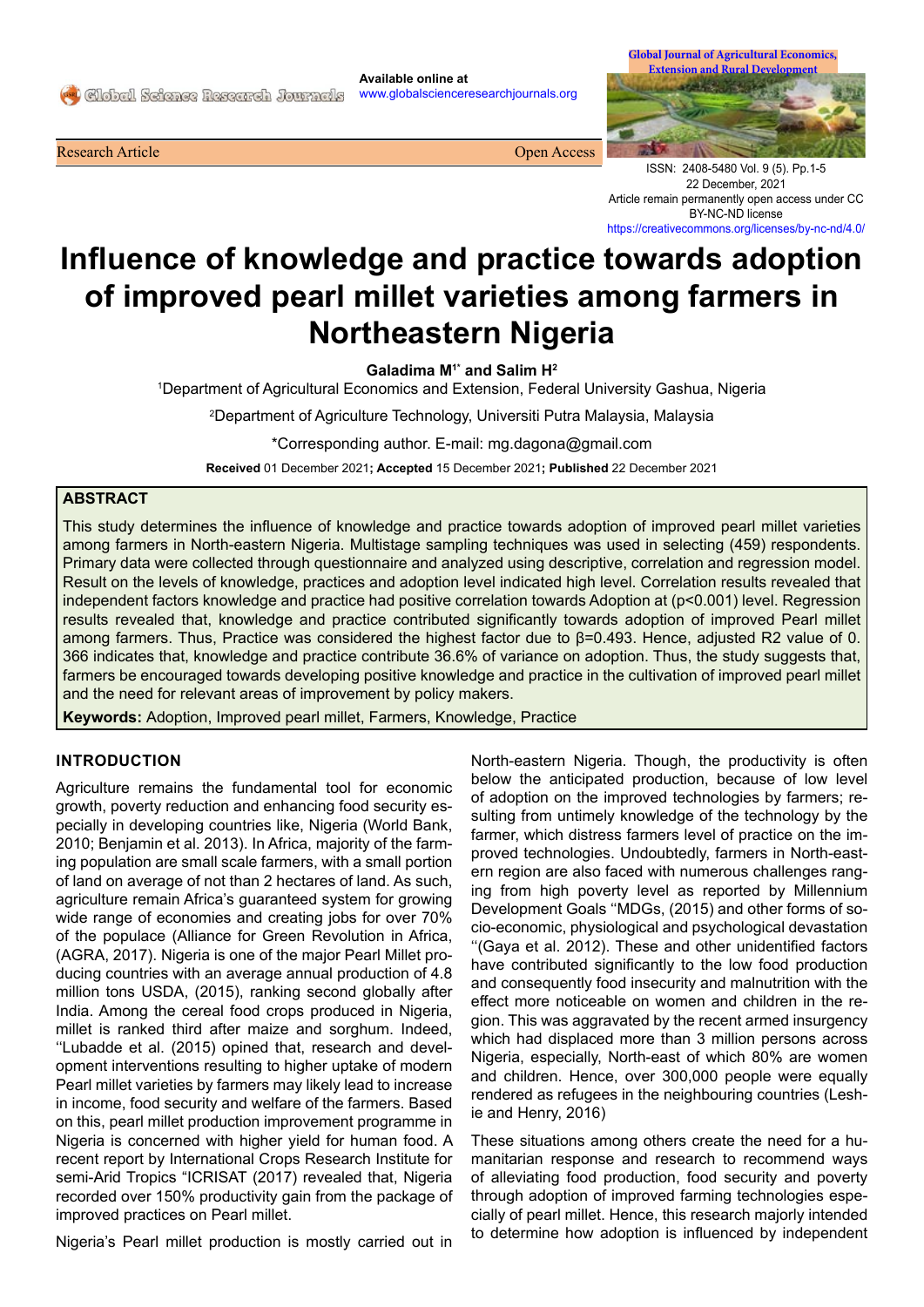factors knowledge and practice among pearl millet farmers in North eastern Nigeria.

Adoption as the name implied therefore, is a decision to make full use of an innovation or technology as the best course of action available (Rogers, 1995). More so, ''Rogers, (2006); Odoemenem and Obinne, (2010) highlighted that, innovations that are profit oriented are readily adopted by farmers. Indeed, Knowledge as a predictor variable in this research, refers to the consciousness, awareness, or thought such as realities, evidence, descriptions, or services, which is learned through practice or teaching, by perceiving, discovering, or learning. Accordingly, Hoque et al. (2016) viewed farmers' knowledge as the ability to co-ordinate and re-shape a wide range of socio-technical evolutionary factors within specific localities and systems towards anticipated outcomes. Hence, Farmers' level of knowledge is measured as high, moderate and low level. While, Practice in this research is also seen ''as a production method or techniques utilized to produce the insured crop and allow it to make normal progress towards maturity and produce at least the yield used to determine the production guarantee (USDA, 2014)

However, Improved Pearl millet technology as the subject of this research is that type of cereal variety, which has a higher yielding capacity that mature earlier (60 to 70 days as against 70 to 100 days for traditional varieties). They are resistant to Striga spp, draught, pest and diseases. They respond optimally to fertilizer and other management practices. More importantly the grain size is larger while the panicle is more compact. With all these qualities; yet, farmers' adoption level seems to be very low in the study area. Hence, farmers continue to use the traditional local varieties whose yield is low. Thus, the research investigates farmers' level of knowledge and practice towards adoption of improved pearl millet technologies; It also determine the relationship between predictors ''knowledge, practice with adoption'' and identify the most contributing predictors for adoption.

## **MATERIAL AND METHODS**

This study was conducted in North Eastern Nigeria. The land area is about 241,076 km (26% of National totals) occupying an arable land of about 7.9 million hectares with an average farm size around about 1.59 hectares. The average annual rainfall is about 1500 mm and may be as low as 500 mm. Hence, the weather is often, dry and hot within the year (Gwary et al. 2011). The population of the zone is estimated at 26,263,866 persons as at 2016 by (National Bureau of Statistics Estimates NBS, 2016). The region is bounded by the North Central and North-West zones of the country while, the international borders are with Cameroon, Chad Republic and Republic of Niger.

The climate favours the production of a wide variety of crops, which include legumes (groundnuts and beans); cereals (maize, millet, sorghum and rice), solanecious crops (peppers, tomato, garden eggs). The zone also provides large livestock market. The states of North-Eastern Nigeria are known for their rich fishing activities and mineral

deposits. The area is composed of diverse ethnic groups with majority been Fulani and Hausa (Gwary et al. 2011). This study used descriptive correlational design as very little is known regarding knowledge and practices among farmers on the improved pearl millet varieties North-eastern Nigeria. Hence, the study used multistage procedure. First, three States (Bauchi, Borno and Yobe) were purposively selected based on their higher participation in pearl millet production in the region. The second stage was random selection of three Local Government Areas that participate in Pearl millet production from each of the selected States. The third stage involved randomization of two communities from each of the selected Local Government Area. In the fourth stage, a ready made table of Krejcie and Morgan (1970) was used in obtaining 459 pearl millet farmers who were randomly selected from the communities. Primary data were collected in the year 2018 through questionnaire. A total of 459 structured questionnaires were distributed across the study area, out of which 430 were returned. Hence, (442) were duly answered and had complete valid cases and therefore a sample of (442) was used for data analysis in this study. Descriptive statistics such as means, standard deviation and percentages, correlation and regression model were used in analyzing the data.

#### **RESULTS AND DISCUSSION**

Farmers level of knowledge, practice and adoption of improved pearl millet technologies

This section captures results on the level of knowledge, practice and adoption level of respondents on the improved pearl millet technologies popularize to them by the stakeholders in the study area. Thus, the result is however presented below.

#### **Farmers level of knowledge**

From Table 1 below, which showed respondents level of Knowledge on the improved pearl millet in the study area, which confirmed that, majority of farmers had high level of knowledge with a frequency of 405, representing 91.6%, where a mean score 4.30 was recorded. The result further revealed that, the second category of respondents recorded moderate level with a frequency count of 33 representing 7.5% of respondents. while, the remaining ones had low level of knowledge with a frequency of 4 representing 0.91% of respondents as computed in Table 1 below.

| Table 1: Farmers Level of knowledge |  |  |
|-------------------------------------|--|--|
|-------------------------------------|--|--|

| Level                      | <b>Frequency</b> | Percentage % |
|----------------------------|------------------|--------------|
| Low (1.00-2.66)            |                  | በ 91         |
| Moderate $(2.67 -$<br>3.99 | 33               | 75           |
| High $(4.00 - 5.00)$       | 405              | 91 6         |

### **Farmers level of practice**

From Table 2 below which showed result on farmers' level of practice on the improved pearl millet technology. The findings revealed that, majority of the respondents recorded high level of practices with a frequency count of 235 representing 53.2 of respondent where a mean score of 3.71 which was recorded on the level of practice. Followed by respondents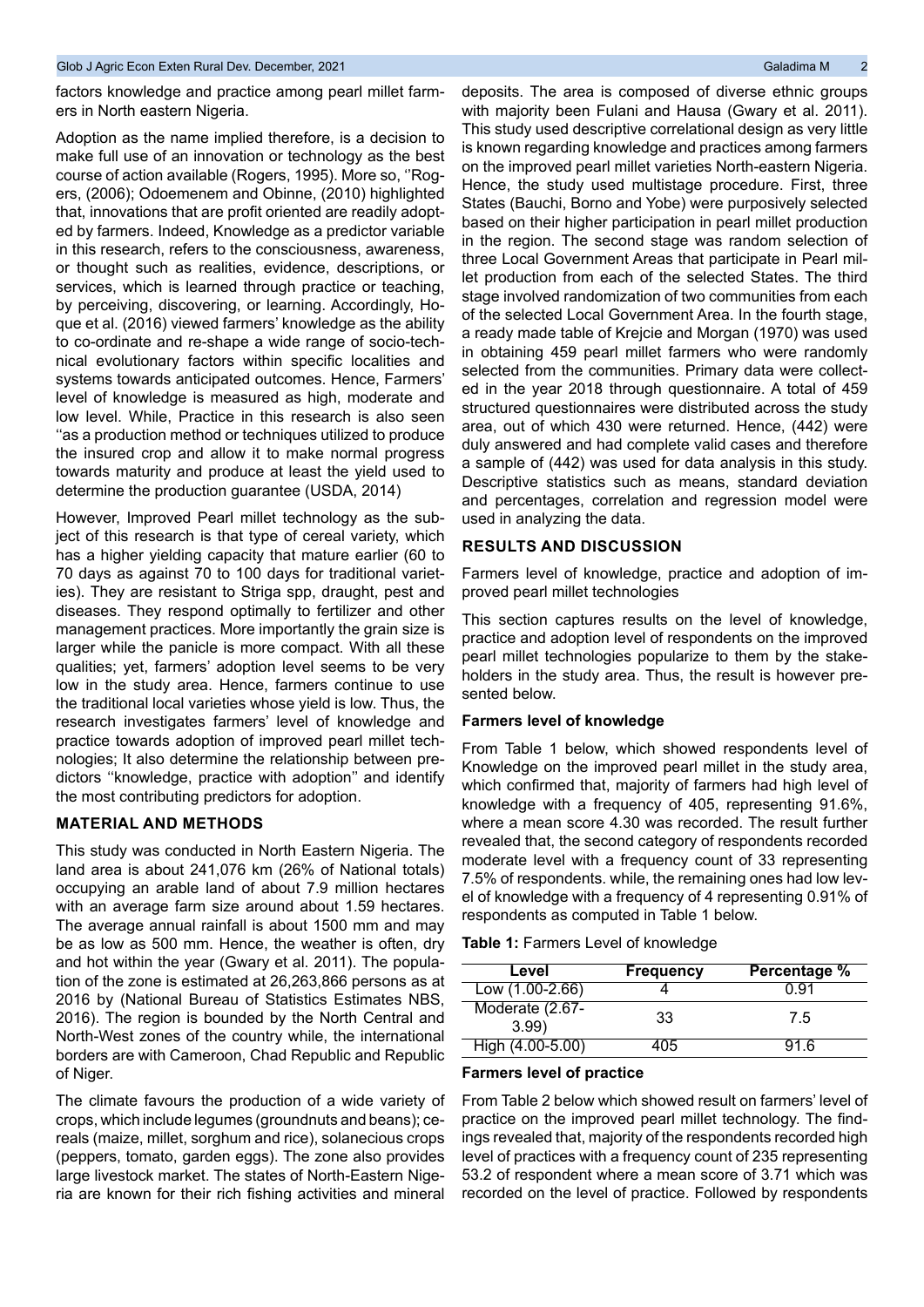that were categorized as having moderate level of practices with a frequency count of 188 representing 42.5% of respondents while, the few respondents, fall within low level of practice on the improved pearl millet technologies with a frequency of 19 representing 4.3 of respondents as captured in Table 2 below.

#### **Table 2:** Farmers Level of Practice

| Level                   | <b>Frequency</b> | Percentage % |
|-------------------------|------------------|--------------|
| Low (1.00-2.66)         | 19               | 4.3          |
| Moderate (2.67-<br>3.99 | 188              | 42.5         |
| High $(4.00 - 5.00)$    | 235              | 53.2         |

#### **Farmers level of adoption**

From Table 3 below, farmers' level of adoption on the improved pearl millet technology and the outcome revealed that, the adoption level of respondents on the improved pearl millet technology recorded high level with a frequency count of 285 representing 64.5% of respondents where a mean score of 4.20 was recorded. followed by respondents that falls within the moderate level of adoption with a frequency count of 129 representing 29.2% of respondents while, the least category falls into low level of adoption with a frequency of 28 representing 6.3% of respondents. This implies that, majority of practicing pearl millet farmers in North-eastern Nigeria have adopted improved pearl millet technologies as captured in Table 3 below.

**Table 3:** Farmers Level of Adoption

| Level                   | <b>Frequency</b> | Percentage % |
|-------------------------|------------------|--------------|
| $Low(1.00-2.66)$        | 28               | 6.3          |
| Moderate (2.67-<br>3.99 | 129              | 29.2         |
| High (4.00-5.00)        | 285              | 64.5         |

## **Relationship between independent factors knowledge, practice towards adoption**

From Table 4 below, results of the correlational analysis revealed that, all independent factors knowledge and practice had positive correlation with Adoption at (p<0.01) level of probability. Hence, independent factors knowledge and practice recorded moderate correlation. From the results, relationship of the variables with Adoption was (r=0.469, p=000) and (r-0.578, p=000) for knowledge and practice as seen in Table 4 below.

**Table 4:** Relationship between independent factors Knowl-

edge and practice towards Adoption.

|    | <b>Variables</b>          | <b>X1</b> | X2    |      |
|----|---------------------------|-----------|-------|------|
| X1 | Knowledge                 |           |       |      |
| X2 | Practice                  | 0.578     | 0.145 |      |
| v  | Adoption                  | 0.469     | 0.117 |      |
|    | Significant               |           | 0.14  |      |
|    | Mean                      | 4.3       | 3.44  | 4.02 |
|    | <b>Standard Deviation</b> | 0.73      | 0.29  | 0.73 |

Determining the most influenctial independent factors among knowledge and practice which contribute most towards adoption

This study used regression model to determine the most influencial independent factors with a higher beta value, which contribute most to the dependent variable adoption of the improved varieties of pearl millet in North-eastern Nigeria. Thus, the model consists of three independent variables which were analyzed namely; knowledge (X1), Practice (X2). Therefore, the prediction equation is as follows:

### Y=b0+b1(X1)+b2(X2)+ei

Where: Y=Adoption, b0=Constant, b1-2=Estimates (regression coefficients), X1=Knowledge, X2=Practice, e=Error.

The proposed hypothesis to test, which examines the validity of the model, was expressed below:

#### Ho: Y=β0+ei

HA: Y=bo+b1×1+b2×2+ei

From Table 5, the regression analysis revealed that, the independent factors knowledge and practice contributed significantly to adoption of improved Pearl millet varieties among farmers and thus, knowledge had a (Beta=0.283, p=000) and practice Beta=0.493, p=000). Hence, Adjusted R2 value was 0.366 which indicates that, knowledge and practice contributes 36.6% of variance on adoption. Thus, based on the data of the estimated coefficient for respondent performance outcome; Practice and knowledge were highly significant with adoption with a t-value of 0.000. The highest Beta value was 0.493 which was obtained from practice. Hence, practice was found to be the highest contributing independent factor towards adoption behaviour of improved pearl millet in Northeastern Nigeria as portrayed below:

**Table 5:** Determining the most Influential variable that contribute most towards adoption among farmers

|                                                                    |                   | <b>Unstandardized Coefficients</b> |            | <b>Standardized Coefficients</b> |        |       |
|--------------------------------------------------------------------|-------------------|------------------------------------|------------|----------------------------------|--------|-------|
|                                                                    | <b>Predictors</b> | в                                  | Std. Error | <b>Beta</b>                      |        | Sig.  |
|                                                                    | Constant          | 0.812                              | 0.375      |                                  | 2.162  | 0.031 |
| X <sub>1</sub>                                                     | Knowledge         | 0.283                              | 0.068      | 0.193                            | .4.145 |       |
| X <sub>2</sub>                                                     | Practice          | 0.493                              | 0.049      | 0.473                            | 10.159 |       |
| R=0.609, R2=0.371, Adj. R2=0.366, Std. Error of the Estimate=0.584 |                   |                                    |            |                                  |        |       |

Y=.812+0.493(Practices)+0.283(Knowledge)+e\*- Increase in 1 unit of practices, will therefore increase the DV by 0.493

## **CONCLUSION**

From the results presented, findings on level of knowledge and practice as well as adoption level of farmers have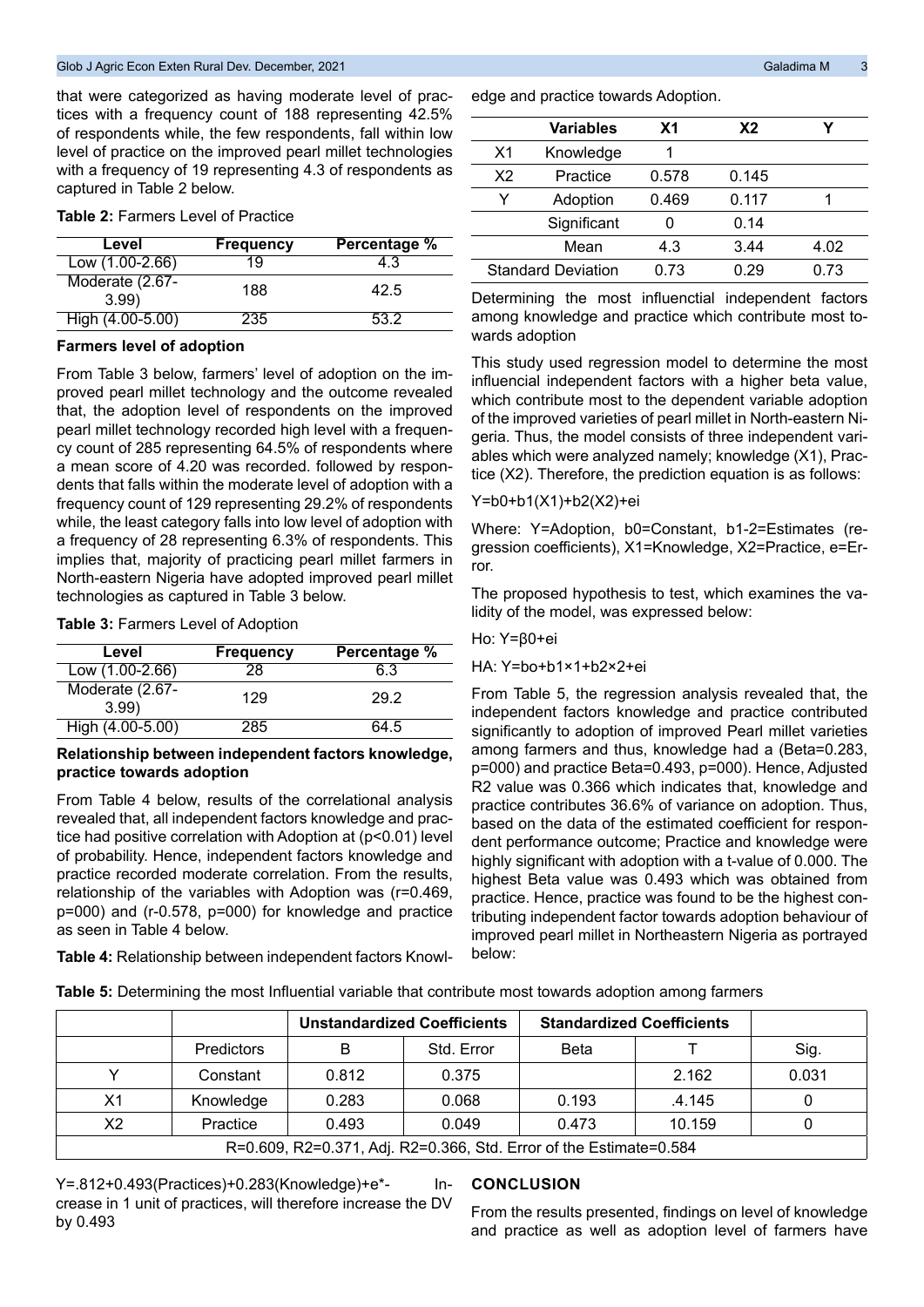#### Glob J Agric Econ Exten Rural Dev. December, 2021 Galadima M 4 Agric Economic Caladima M 4 Agric Economic Galadima M

clearly shown that, the higher the level of the independent factors, the greater the success in the uptake of improved pearl millet technology and subsequent adoption among farmers. Indeed, result on farmer's level of knowledge on the improved pearl millet technology revealed that, majority of pearl millet farmers had high level of knowledge. These results were in line with previous findings by Gupta and Bhat, (2018) Kassahun and Mekonen, (2017) Elizabeth, 2016) Rajiv et al., (2016) Wang et al., (2015), Regine et al., (2016) Quina et al (2014) an Parveen, (2010) who found that, high level of knowledge is a determining factor influencing an outcome variable. Also, descriptive analysis further revealed that, more than half of pearl millet farmers recorded high level of practice. The results conclude that, pearl millet practicing farmers in North-eastern Nigeria had high level of practice. These findings were in line with the findings of Aromolaran et al., (2017) and Yadav et al., (2013) which suggested that, higher level of practice may result into change in adoption behaviour by respondents. In addition, result on farmer's level of adoption was also shown in this study and the outcome revealed that, more than half of the practicing pearl millet farmers recorded high level of adoption. These findings were in agreement with the findings of Olatidoye et al. (2017); Issa et al., (2016), Audrey (2014), Yadav et al. (2013) Awotide et al. (2013), Abebaw and Haile, (2013) Amare et al. (2012), Kafle and Shah, (2012) which confirmed that, respondents recorded high level of adoption. Thus, the overall result on level of knowledge, attitude, practice and adoption level obtained in this study were in line with earlier findings of Meijer et al (2015). Similar studies were also carried out and reported by Elizabeth, (2016) Yu Hu, et al. (2016); Wang et al., (2015) which indicated that, high level of knowledge, attitude and practice are determining factor that influence the dependent variable.

However, findings on relationship between independent factors ''knowledge and practice' 'and the dependent variable adoption were investigated. Results revealed that, there was a direct, positive relationship between knowledge and adoption, which was supported by the earlier findings of Quina et al., (2014), Askarian et al. (2013) and Azman et al. (2013). Hence, correlation coefficient value of (r=0.469, p=0.000) on knowledge also supported this outcome. More so, direct, positive and significant relationship was also found between farmer's practices and adoption. This relationship was also supported by correlation coefficient for practice (r 0.578, p=000) and the previous findings of Aromolaran et al. (2017); (Elizabeth, 2016); Yu Hu et al. (2016); Yadav et al., (2013) and Adedotun et al. (2010).

In addition, the findings from the regression analysis of this study revealed that, the independent factors knowledge and practice contributed significantly to adoption of improved Pearl millet technology. Thus, Practice was considered as the most contributing independent factor influencing adoption due to its higher Beta value of (0.493). More so, Adjusted R2 value was 0. 366 which indicates that, knowledge and practice contributes 36.6% of variance on adoption.

Conclusively, from the results presented above, farmers level of knowledge, practice and adoption all recorded high. The findings also, indicate that all independent variables had positive correlation with Adoption at (p<0.01) level of probability. The results further revealed that, knowledge and practices contributed more to adoption. Hence, practice had the highest contribution to farmers adoption with a Beta value of (0.493). Thus, the study suggests that farmers should be encouraged towards developing more knowledge and practices in the cultivation of improved pearl millet varieties in the study area and other pearl millet producing states in Nigeria. More extension agents should also be deployed, to intensify awareness creation in the use of improved pearl millet technology and the need for other relevant areas of improvements.

#### **REFERENCES**

- 1. [Abebaw D,Haile MG \(2013\). The impact of coopera](https://doi.org/10.1016/j.foodpol.2012.10.003)[tives on agricultural technology adoption: Empirical](https://doi.org/10.1016/j.foodpol.2012.10.003) [evidence from Ethiopia. J Fd Plicy. 38\(1\): 82–91.](https://doi.org/10.1016/j.foodpol.2012.10.003)
- 2. [Adedotun AA, Morenikeji OA, Odaibo AB \(2010\).](https://pubmed.ncbi.nlm.nih.gov/20834085/) [Knowledge, attitudes and practices about malaria in](https://pubmed.ncbi.nlm.nih.gov/20834085/) [an urban community in south-western Nigeria. J Vec](https://pubmed.ncbi.nlm.nih.gov/20834085/)[tor Borne Dis. 47\(3\):155–159.](https://pubmed.ncbi.nlm.nih.gov/20834085/)
- 3. Alliance for green revolution in Africa (2017). Africa agriculture status report 2017. The business of smallholder agriculture in sub-saharan africa.
- 4. [Amare M, Asfaw S, Shiferaw B \(2012\). Welfare im](https://doi.org/10.1111/j.1574-0862.2011.00563.x)[pacts of maize-pigeonpea intensification in Tanzania.](https://doi.org/10.1111/j.1574-0862.2011.00563.x) [Agric Econ.43\(1\): 27–43.](https://doi.org/10.1111/j.1574-0862.2011.00563.x)
- 5. [Kazeem AA, Akerele Dare, Olalekan O, Komolafe](https://doi.org/10.2298/JAS1704423K) [SEA, Taiwo L \(2017\). Attitudes of farmers to extension](https://doi.org/10.2298/JAS1704423K) [trainings in nigeria: Implications for adoption of im](https://doi.org/10.2298/JAS1704423K)[proved agricultural technologies in ogun state south](https://doi.org/10.2298/JAS1704423K)[west region. J Agric Sci.62\(4\): 423–443.](https://doi.org/10.2298/JAS1704423K)
- 6. [Awotide BA, Karimov A, Diagne A, Nakelse T \(2013\).](https://doi.org/10.1111/agec.12079) [The impact of seed vouchers on poverty reduction](https://doi.org/10.1111/agec.12079) [among smallholder rice farmers in Nigeria. Agric Econ.](https://doi.org/10.1111/agec.12079) [44\(6\): 647–658.](https://doi.org/10.1111/agec.12079)
- 7. [Azman A, Silva D, Samah BA, Man N, Shaffril HAM](https://doi.org/10.5539/ass.v9n2p99) [\(2013\). Relationship between attitude, knowledge, and](https://doi.org/10.5539/ass.v9n2p99) [support towards the acceptance of sustainable agricul](https://doi.org/10.5539/ass.v9n2p99)[ture among contract farmers in Malaysia. Asian Soc](https://doi.org/10.5539/ass.v9n2p99) [Sci.9\(2\): 99–105.](https://doi.org/10.5539/ass.v9n2p99)
- 8. [Benjamin DJ, Brown SA, Shapiro JM \(2013\). Who is](https://doi.org/10.1111/jeea.12055) ["behavioral"? cognitive ability and anomalous prefer](https://doi.org/10.1111/jeea.12055)[ences. J Eur Econ Assoc. 11\(6\): 1231–1255.](https://doi.org/10.1111/jeea.12055)
- 9. Elizabeth C (2016). Knowledge, attitude and practices (KAP) of healthcare workers in the free state, South Africa regarding type 2 diabetes mellitus unpublished msc. thesis, university of The free State.
- 10. [Gaya AG, Adebitan SA, Gurama AU \(2012\). Reaction](https://doi.org/10.4314/bajopas.v5i1.1) [of pearl millet infected with downy mildew \(Sclerospo](https://doi.org/10.4314/bajopas.v5i1.1)[ra Graminicola \(Sacc.\) schroet\) intercropped cowpea](https://doi.org/10.4314/bajopas.v5i1.1) [with on days to 50% heading and grain yield in the](https://doi.org/10.4314/bajopas.v5i1.1) [savanna zone of northern Nigeria. Bayero J Pure Appl](https://doi.org/10.4314/bajopas.v5i1.1) [Sci. 5\(1\): 1–4.](https://doi.org/10.4314/bajopas.v5i1.1)
- 11. [Gupta A, Bhat A \(2018\). Knowledge, attitude and prac](https://dx.doi.org/10.18203/2320-6012.ijrms20185386)[tices regarding malaria among residents of rural man-](https://dx.doi.org/10.18203/2320-6012.ijrms20185386)